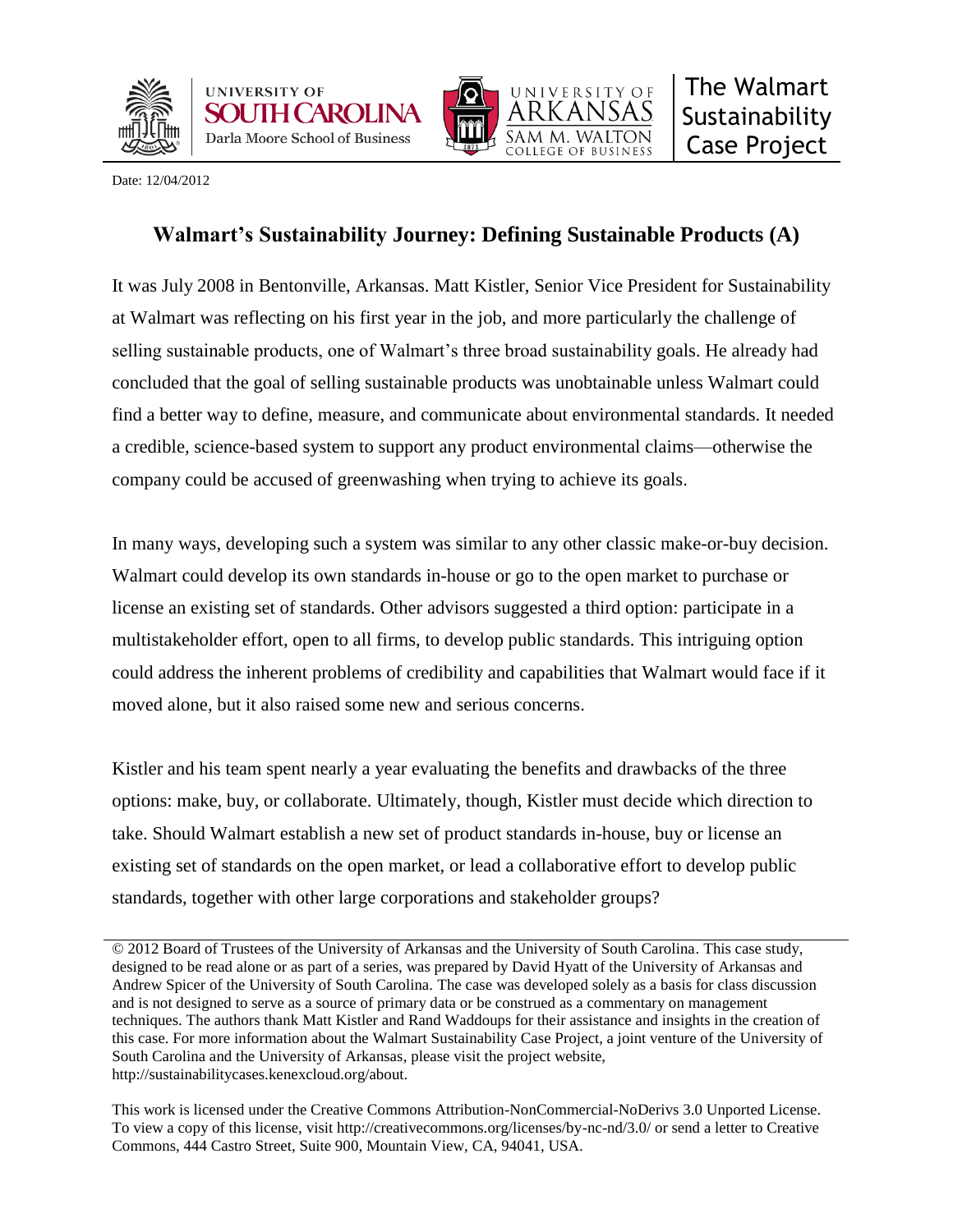#### **Walmart and Sustainable Products**

Walmart's product sustainability efforts began in 1989, with an early and unsuccessful effort to introduce environmentally friendly products identified by green-colored shelf tags. Environmental advocacy groups attacked the company and its suppliers, asserting that some of the products simply did not live up their environmental claims.<sup>i</sup> That strategy was ultimately abandoned, yet in 2004, when Sam's Club buyer Coral Rose purchased organic cotton yoga outfits, they were wildly successful with customers. As Walmart CEO Lee Scott recognized, "We gave our customers something they wanted, but something they might not have been able to afford at specialty stores."<sup>ii</sup> That consumers were interested in affordable, sustainable products became a critical point in the company's nascent product sustainability strategy. As Kistler remarked, "It has democratized sustainability—customers should not have to pay more for products that are better for their families or the environment."iii

On October 24, 2005, CEO Lee Scott gave a pivotal speech—"Twenty First Century Leadership"—that called for an expanded effort to make Walmart an environmentally sustainable company. He set out three aspirational and broad goals: (1) to be supplied 100% by renewable energy; (2) to create zero waste; and (3) to sell products that sustain resources and the environment. To achieve these goals, Scott asked company strategist Andy Ruben to become the first Vice President of Strategy and Sustainability, and Ruben had worked with senior staffers such as Tyler Elm and Janelle Kearsley to form 14 boundary-spanning, cross-functional "sustainable value networks" (SVNs), focused on different dimensions of the three goals.

These networks were meant to integrate sustainability within and across the business units, to emphasize that sustainability was more than just a corporate function. The sustainability office primarily guided and coordinated activities that were initiated through the networks and business units. The SVNs extended beyond the boundaries of the company to include supplier firms, nongovernmental organizations (NGOs), regulators, and other stakeholders. Of the 14 networks established, 7 were specific to sustainable product development: Jewelry, Seafood, Food and Agriculture, Chemicals, Wood and Paper, Textiles, and Electronics. The Packaging network related mainly to waste but also had clear ramifications for product sustainability.<sup>iv</sup> As the SVNs came into being, Ruben suspected that unless the company could find a way to measure product sustainability, it could not make sufficient progress toward meeting its goals.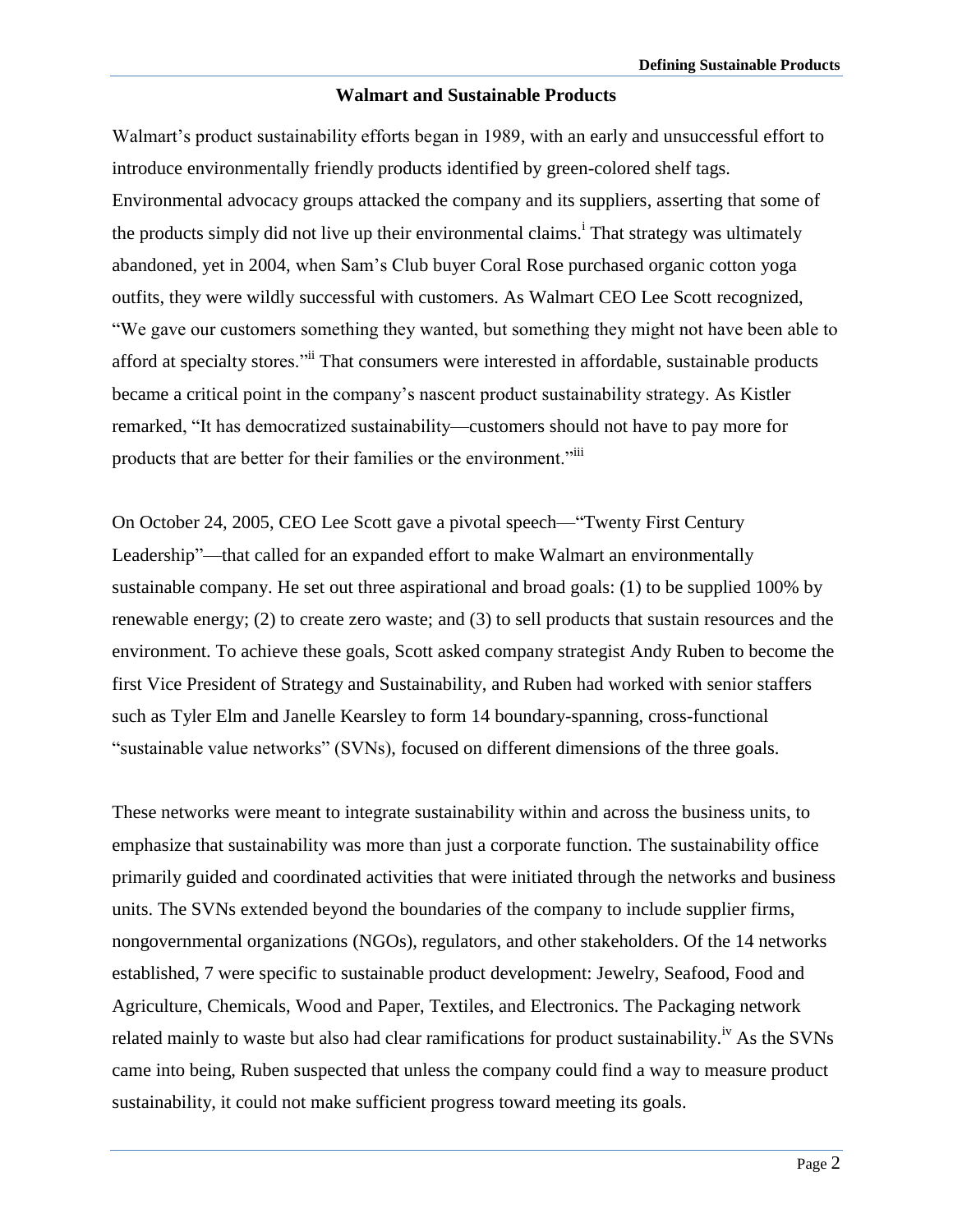Not that they weren't progressing at all: Walmart had significant successes in the highly publicized introduction of CFL light bulbs and *All Small-and-Mighty*® condensed laundry detergent, and had made significant commitments and progress in organic cotton and certified seafood. Walmart had just announced a partnership with CI to certify a line of jewelry, known as the *Love, Earth* collection, with criteria that addressed environmental, human rights and community issues. Sam's Club had introduced a range of gourmet coffees with three different certifications: fair trade certified by Transfair (Fair Trade); responsible harvesting certified by the Rainforest Alliance; and organic certified by the USDA. The coffee beans were roasted by Café Bom Dia, a Brazil-based company that was the world's first CarbonNeutral® coffee roaster.

But focusing on individual products or categories was different than creating a measurement system that could be leveraged to provide a consistent framework for assessing the relative sustainability of all the products that Walmart sold. Accordingly, for Kistler, who took over for Ruben in the fall of 2007, this measurement issue became central to making product sustainability *real*.

#### **The Demand for Environmental Standards**

In his first months on the job, Kistler learned that progress on the sustainable products goal was lagging behind Walmart's progress on energy and waste. Perhaps even worse, it had become painfully clear that there was no definitive way to measure this progress. The challenge of figuring out what counted as a sustainable product crystallized for Kistler when he asked suppliers for proposals for a 2008 Earth Day promotion. They responded with such a range of product sustainability claims, across so many dimensions (e.g., reduced packaging material, percentage recycled content, use of non-toxic ingredients, product recyclability) that Walmart could not arbitrate effectively among the competing claims. Even a committee of external thought leaders rarely agreed in their advice. As Kistler recalled:

We were doing the circular for Earth Day and were struggling to figure out which products to put into the circular—which ones were truly "green." And we were wracking our brains over what qualified. So we ended up creating a council of elders—a leadership council of NGOs and academics to vet the products that the merchants had given us. It was after that we realized we must have a science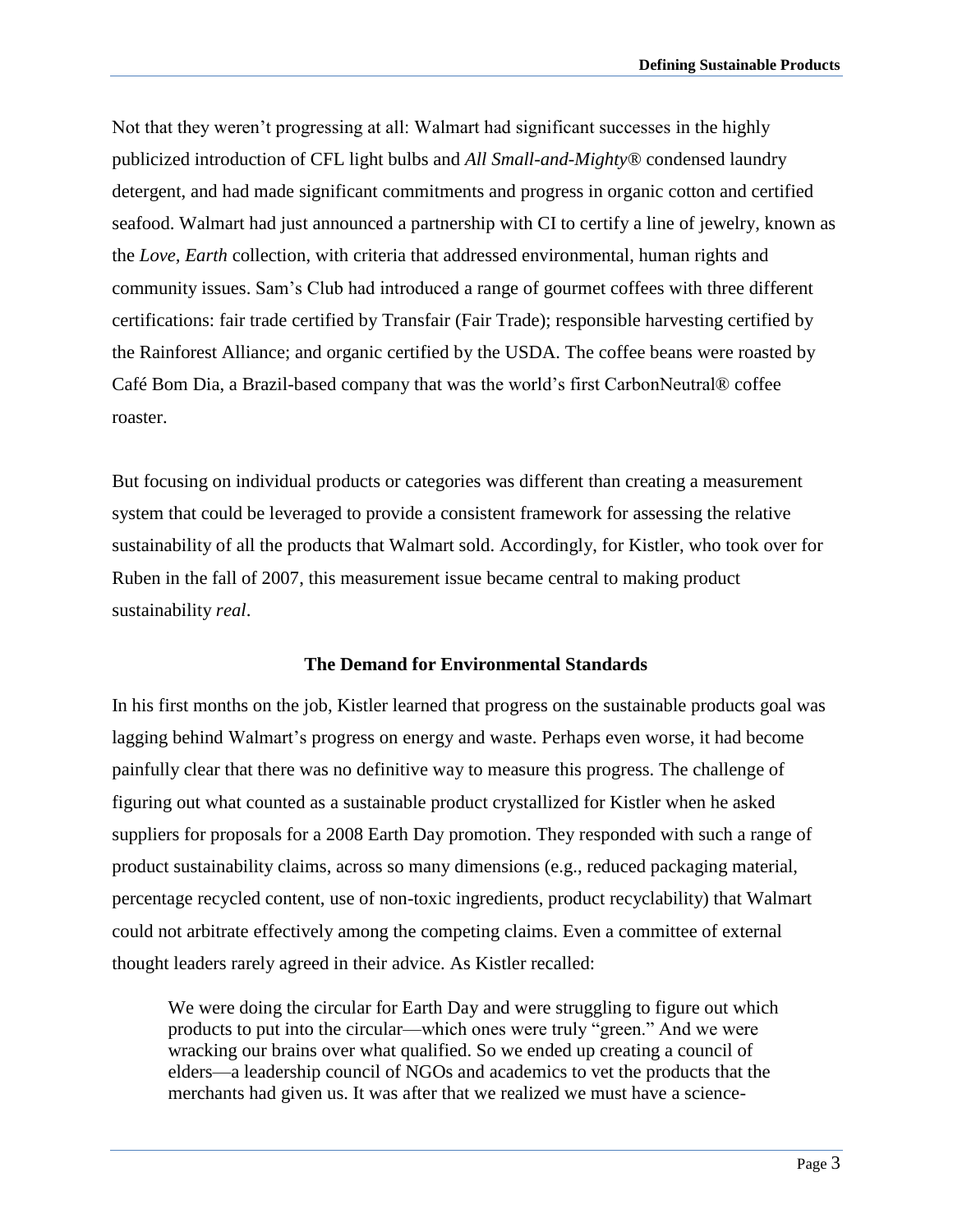based tool—this council approach was not going to work. We were going to get labeled as greenwashers—it's just not scientific.

The lack of understanding of how to evaluate product sustainability claims had already led to some embarrassing promotions—one Walmart flyer cited Campbell's Condensed Soup as a sustainable alternative, simply because it was condensed.  $V$  (See Exhibit 1.) This choice generated some external criticism and accusations of greenwashing, pointing to a fundamental problem in terms of achieving the stated goal of sustainable products: No one had a clear idea of what constituted a sustainable product, yet increasing consumer interest compelled firms to make environmental claims. Because there was no commonly agreed-upon standard for measuring sustainability, a proliferation of measurement models, usually product or vendor specific, were emerging that often promised some type of certification. (See Exhibit 2.) These conditions often led to "ecobabble"—a profusion of environmental claims that led to consumer confusion over what any particular product claim, standard or certification actually meant (e.g., "natural"). (See Exhibit 3.)

To cope with these challenges, downstream companies often sought to add validity to their environmental claims by using extensive scorecards, which they expected suppliers to complete. Walmart's suppliers complained that other retailers issued different assessments and scorecards; even worse, they pointed to variation in Walmart's own scorecards. With this proliferation of sustainability measurement tools, even representatives of the NGO community expressed concerns that neither companies nor customers could be sure what each one represented or whom to believe. As Miranda Ballantine, Director of Sustainability, described the situation:

We were hearing more and more from our suppliers that they received the Walmart sustainability scorecard, but they were getting asked roughly the same questions, but in slightly different ways, dozens of times from their different customers. And even within Walmart, we had developed a lot of scorecards. We've got the supplier sustainability assessment. We've got a packaging scorecard. We've got a program called GreenWERCS, which assesses chemical intensive products. I've heard concern from the NGO community about how we're implementing those tools and that there's too many of them.  $\overline{v}$ 

The lack of standardized methods to measure the relative sustainability of a product was more than a theoretical problem. It was an effective barrier to Walmart merchants, and it was creating a substantial reputation risk. Kistler was acutely aware that greenwashing—that is, misleading publicity or propaganda designed to present a false image of environmental responsibility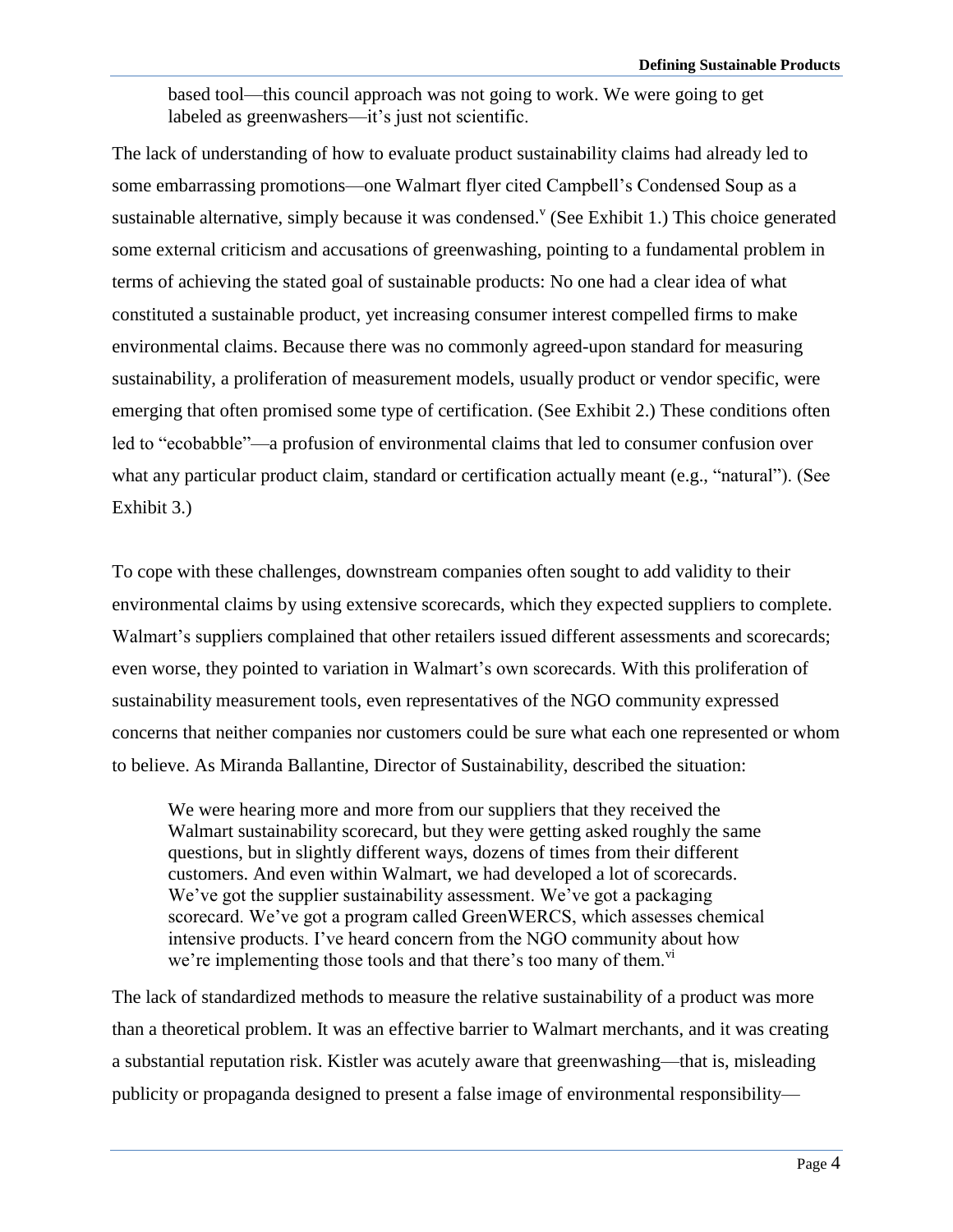might be a strategy adopted by some of Walmart's suppliers (or its suppliers' suppliers), which posed a risk not just to the supplier firms but to Walmart as well. Consumers and government agencies that regulate advertising seemed increasingly skeptical of environmental claims, which could mislead by focusing on narrow product attributes. Increases in supply chain transparency, mostly afforded by the Internet, also meant that even seemingly innocuous claims (e.g., the Campbell's Soup Earth Day promotion) could produce substantial negative publicity. The company's credibility could be damaged by accusations of greenwashing, even if there had been no intention to mislead. Just as the lack of good information prevented accurate measures of sustainability, it hindered Walmart's ability to respond to greenwashing accusations.

#### **The Search for Standards**

To address the emerging problem of measuring sustainable products, Kistler and Rand Waddoups, Senior Director for Strategy/Sustainability, had already begun a systematic, comprehensive exploration and analysis of standards and other measurement systems, including existing environmental standards in the marketplace. (See Exhibit 4 for a sampling of the standards reviewed.) Waddoups reported on the first steps of the search process:

We began having conversations with a lot of different groups. For instance, we talked to Goodguide and others that were doing projects similar to what we were contemplating. We even talked to Metacritic—the people who figure out how to rate a movie by analyzing all of the critical analyses that's been done for that movie.vii

They first explored standards in the NGO community because of that sector's presumed credibility and independence. They met with organizations like the Carbon Disclosure Project (CDP), the U.S. Green Building Council, and its Leadership in Energy and Environmental Design (LEED) committee. They interacted with industrial ecologists who used life cycle assessment (LCA) databases. One promising model was Earthster, an open source software platform for sharing sustainability information across supply chains. It had been developed by the New Earth NGO lead by LCA expert Greg Norris. Earthster provided a means for suppliers to enter detailed, proprietary data (e.g., energy inputs) about their products, which was then converted into nonproprietary data—to overcome resistance to sharing data. And there were others, too. As Waddoups described, "we went through a broad list of NGOs to try to find someone who had this competency for measuring sustainable products." Always, the Walmart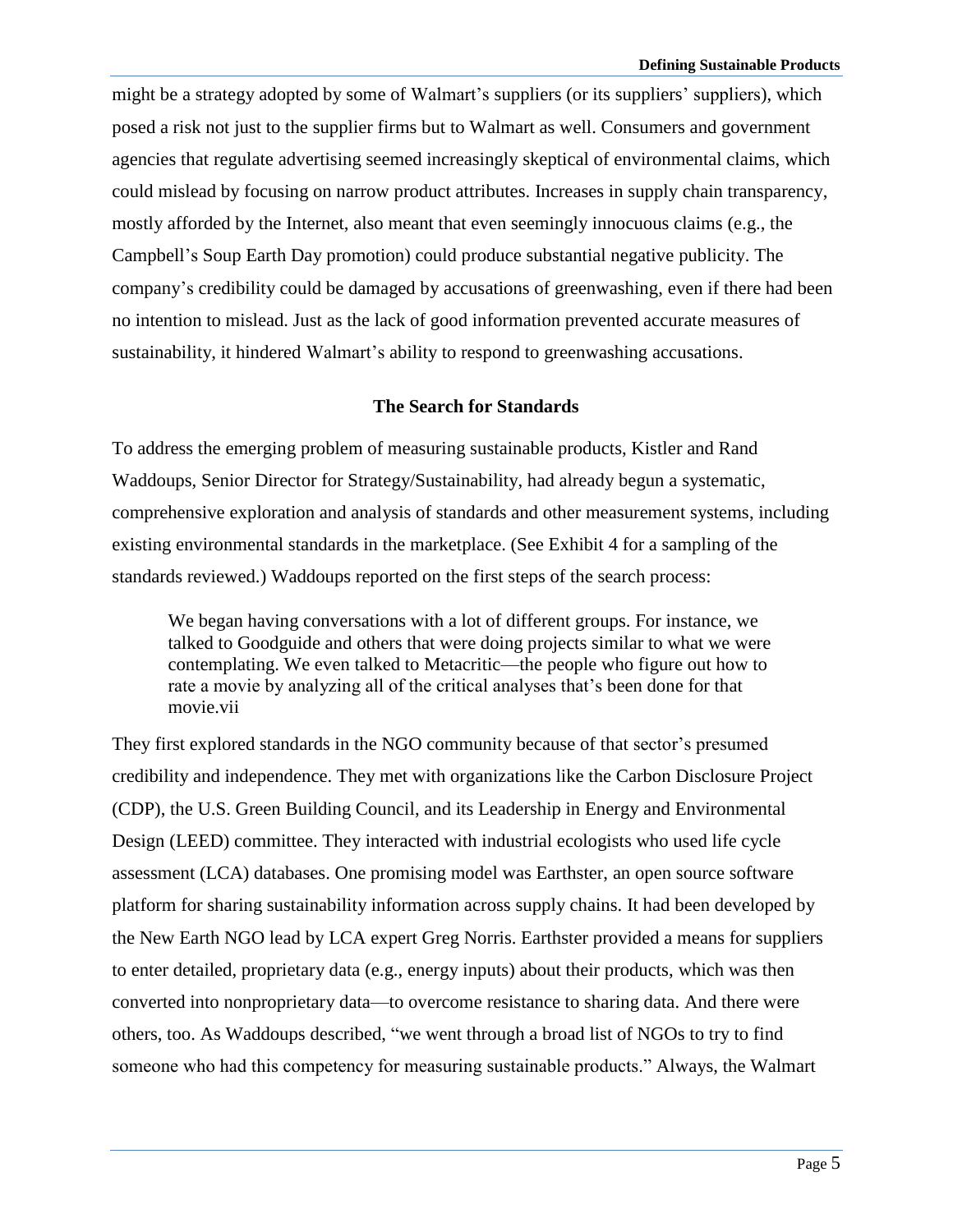team asked: "How do you measure? How do you create a system to gather all the data? How do you create something that can turn that into a measurement?"

They also moved beyond the environmental community to explore how other industries addressed collective standard setting. For example, in meetings with representatives from the software industry, they learned innovative ways to create virtual communities focused on building common knowledge bases. They met with people from Wikipedia, Metacritic, CSA International, Microsoft, IBM, and others. And these meetings revealed to the sustainability team that Walmart faced several distinct problems. First, it needed data that its partners likely considered propriety, so it had to come up with incentives to encourage individual firms to participate, as well as achieve sufficient credibility to allow them to provide that information. Specifically, Walmart would need to conceal or transform any proprietary data, using a score that could be shared, as well as verify the accuracy and credibility of the process and the data. Second, once it collected all these data, Walmart had to decide what to do with them. As Waddoups explained:

We always had the same two questions: One, how do you gather and purpose data? How do you do it in a way that is really efficient and effective? Two, once you get all that data, how do you purpose it to ensure that you will actually get value from it? Because an enormous amount of data will be useless unless you can extract value.

But as the search continued, few comprehensive solutions arose for measuring product sustainability. Waddoups reported: "We struggled to find someone who could really help us do this; but increasingly we realized that the solutions we saw were only different parts to the puzzle—there was no holistic solution." For example, the Carbon Disclosure Project was an exceptional standard but still had significant limitations: It only addressed carbon, and in a limited way. The Environmental Working Group (EWG) had developed SkinDeep, but that system emphasized chemical toxicity. The system that was the closest to what Walmart was looking for was GoodGuide, which came from a company founded in 2007 by Dara O'Rourke, a professor of environmental and labor policy at the University of California, Berkeley. According to Waddoups, "GoodGuide was much more holistic, but it did not meet our criteria for transparency." The mechanisms by which the scores were calculated for a particular product were not disclosed, likely because that disclosure could allow firms to manipulate the inputs to influence their scores. Data behind these scores came from more than 1,000 sources, including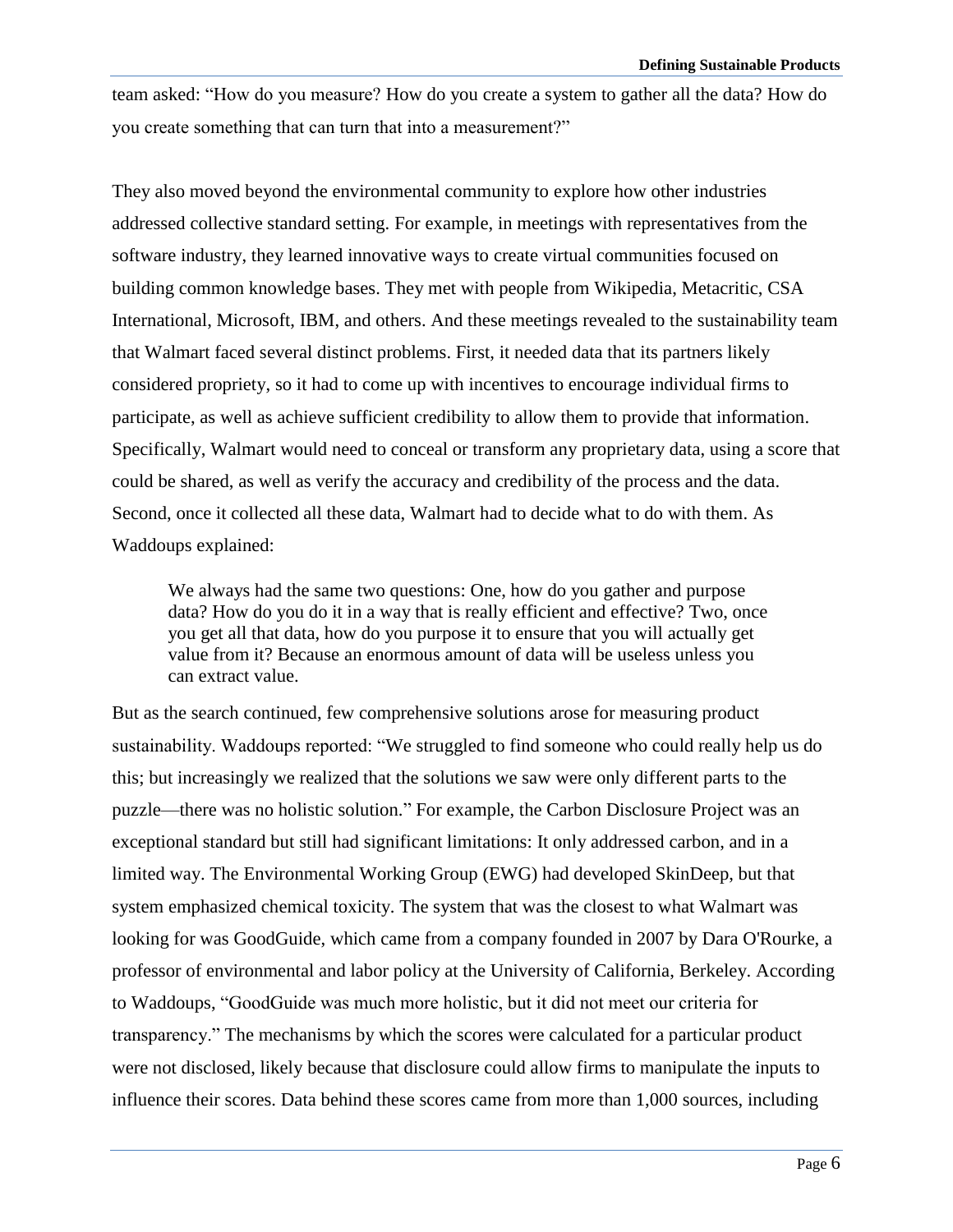the media and companies that manufactured the products rated, but also included scientific data if available. GoodGuide thus remained a serious consideration, because of its LCA approach and aspirations for transparency; however, Waddoups also found that GoodGuide had concerns about Walmart's own long-term commitment to transparency.

Government, a traditional purveyor of standards (e.g., nutrition labeling), was of yet little help in defining the sustainability of products. Following a decades-long emphasis on "end-of-pipe" regulations to deal with waste management, the Environmental Protection Agency (EPA) was shifting its focus to materials management with life-cycle approaches.<sup>viii</sup> In addition, the EPA seemed to have no more knowledge of product sustainability than industry. For its developing strategy, the governmental agency would rely increasingly on business to provide sustainability solutions around materials management. The NGO community also appeared open to collaborating with business to produce environmental outcomes that would be precursors to effective regulation. Once NGOs demonstrated that an environmental improvement was not harmful to business, then they could be more effective in advocating for regulatory change. Kistler and Waddoups thus were becoming convinced that a single standard did not currently exist, and business would need to provide the solution.

#### **Designing Environmental Standards**

Waddoups had worked with Jib Ellison and John Buffington of Blu Skye, an environmental consultancy, to form a steering committee of prominent sustainability thinkers, including representatives of the Environmental Defense Fund, Conversation International, Rocky Mountain Institute, University of Arkansas, Arizona State University, and General Mills. Beginning in March 2008, the group met three times to explore how Walmart could build a credible index to measure the sustainability of products.

The steering committee recommended that Walmart pursue a system that was both transparent and based at least in part on international standards, such as the science-based life cycle analysis (LCA) for environmental metrics. A starting point was the International Standards Organization (ISO), an international standard-setting body composed of representatives from various national organizations that promulgates worldwide commercial and industrial standards. According to ISO, LCAs represent the "compilation and evaluation of the inputs, outputs and the potential environmental impacts of a product system throughout its life cycle," including information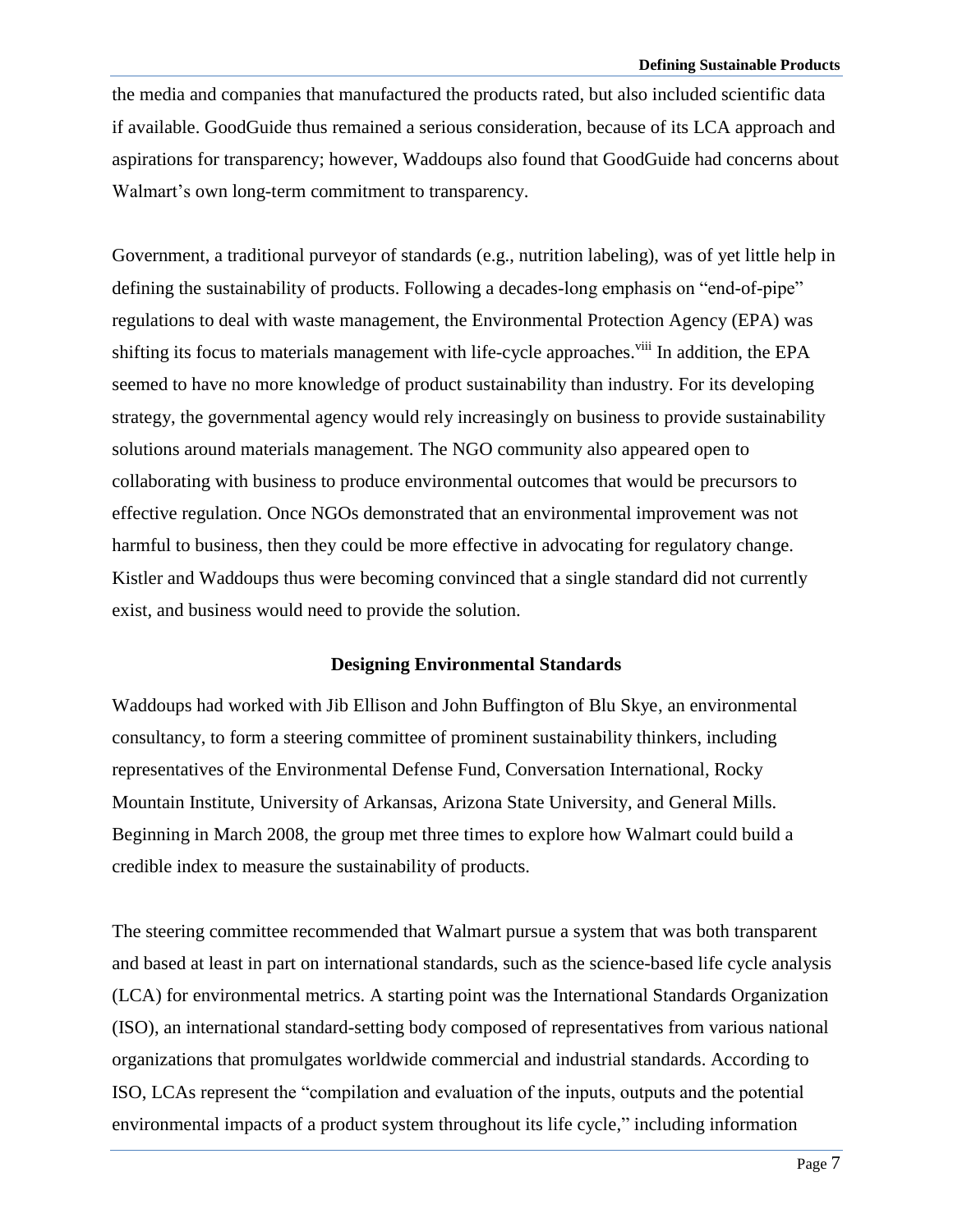about raw material acquisition, transportation and manufacturing, energy use and efficiency, and end-of-life recycling, disposal, or repurposing. (See Exhibit 5.) LCA was central to the ISO's protocol for business-to-business communications about product environmental impacts, such as carbon emissions and water usage, because the LCA framework supports the development of common metrics that can be scored and compared. For Walmart, the construction of a LCAbased index would provide standards against which they could evaluate their progress in selling sustainable products.

When the Walmart team hosted the Sustainability Index Summit in July 2008, it hoped to broaden the conversation and explore with stakeholders how to create such an LCA-based index. Walmart representatives described the broad need for product sustainability, outlined its own research, and proposed an approach. The participants, including 145 suppliers, NGO participants, and academics, settled on "four buckets that an index should address: natural resources, energy and climate, material efficiency, and people." As Waddoups described the outcomes:

We ended the last day with three key insights. Generally, we had a much keener perspective on how little knowledge existed about building an index such as we were contemplating. As such, there were no easy starting places. But first we realized we had to start with the supplier and understanding supplier sustainability at a macro level. Second, we should then focus on categories and understanding by category where the hot spots are and how we develop better insights to improve at the category level. Third, we should focus on individual products, how they score, how one product scores versus other products.

### **Supplying Environmental Standards**

The meeting produced some valuable outcomes, but Kistler still confronted a number of questions. Should Walmart lead in the development of standards for product sustainability? If so, how? Should it buy an existing standard and adapt it to its needs or develop its own standard inhouse? Or should it work collaboratively to seek a comprehensive solution in tandem with other large corporations and stakeholder groups? And if it chose to collaborate, how much should Walmart contribute in terms of effort and funding? To analyze these questions, three dimensions needed to be considered: capabilities, credibility, and competitiveness.

### **Capabilities**

Kistler and Waddoups had learned a lot about measuring product sustainability. They also had a better sense of what they didn't know. Their experiences in their own Earth Day promotions and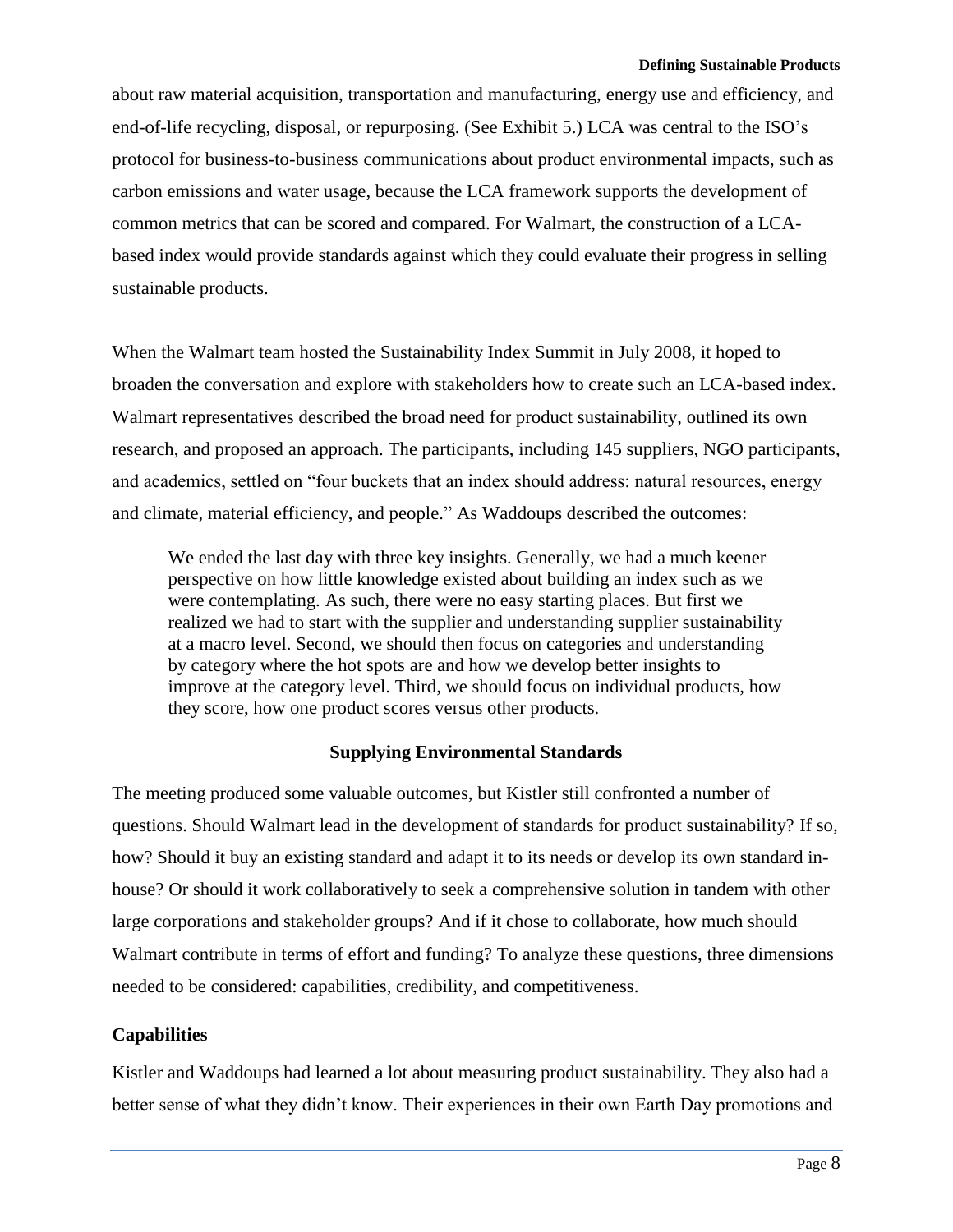the outcomes of their search efforts convinced them that no one had all the answers. The science was not there, and neither was there agreement on the fundamental assumptions of what a sustainable product was. There was no comprehensive solution, only fragmented approaches (though some of them were quite good), and most solutions referred to single or related product categories (e.g., seafood, forest products). As a big box retailer, Walmart needed to measure in multiple dimensions across multiple categories in multiple markets. Thus,

The more we explored, the more we discovered that there are resources, beginning points, but we needed so much more. How were we going to measure water and the importance of water? What's the difference between water in waterstarved regions in India versus water in North Dakota, where they've got plenty of it? How do you deal with the differences in geography and the real impacts associated with decisions you have to make?

Complicating the situation was the nature of the information that would provide the basis for any comprehensive system. Such information came from complex, global supply chains and was very difficult to obtain. Few products in the global marketplace were sourced, manufactured, distributed, consumed, and disposed of in a single country. As a retailer, Walmart would need to amass comparative information on many products, and there was no way to sort out all the information without the help of other firms. But it would require substantial market power to compel others to provide information. As Waddoups realized, "there are lots of metrics programs in use or being developed, and lots of big companies are working on this problem; but these are all bodies in random motion. Walmart can establish orbits." Walmart's huge size and scope might move supply chains around the world in a manner that other retailers could not, but undertaking such an endeavor in-house required a set of capabilities that Walmart did not presently possess. Waddoups believed that defining standards simply was not a core competence Walmart could easily leverage: "We're a retailer and building an index is not our core capability."

The decentralized sustainability function in Walmart also meant there would be significant organizational implications for developing an index in-house. It would be necessary to bring in scientists to work on LCA and other environmental and social dimensions that would be incorporated into any proposed standards. Just as problematic, Walmart would have to verify any data it managed to collect and incorporate into an index. How could it determine if suppliers were providing correct information? Or suppliers' suppliers? Taking responsibility for the accuracy of the information it presented to consumers would necessitate Walmart to be certain of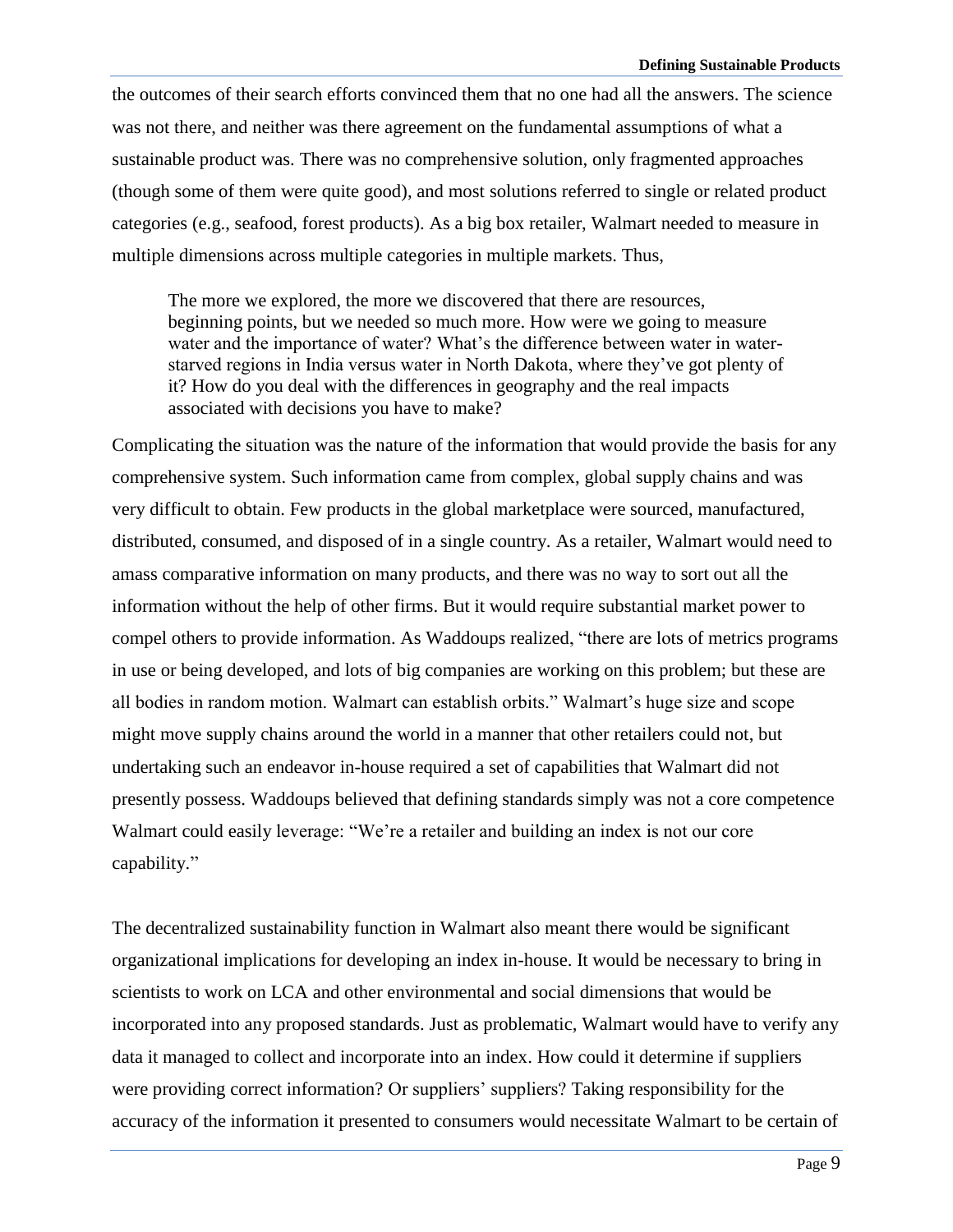the veracity of the information it received, an accomplishment that would require significant investment in new capabilities and relationships.

### **Credibility**

The credibility issue was two-pronged: the credibility of the index and Walmart's own credibility. How would consumers, suppliers, competitors, and other stakeholders react if Walmart created an index? A private standard, just for Walmart suppliers, would make the effort vulnerable to claims that Walmart was using scientific standards that only fit its agenda. Even if the sustainability office could operate an index fairly and transparently, outside observers had no reason to believe it. To outsiders, the credibility of an index or certification depended on a multistakeholder process for developing the standard.

At the Sustainability Index Summit, Kistler asked two academics, Jon Johnson of University of Arkansas and Jay Golden of Arizona State University, to develop a proposal for a university-led effort that would involve industry and stakeholders:

I asked Jon and Jay for a statement of work—what it would take to create an index? I think of colleges and universities as being 'neutral.' If an index like this comes from any particular sector—like business, NGOs, or government—then it's unlikely that the other sectors will see it as credible. So universities are the closest thing I know to an unbiased, science-based source.

One alternative was to employ watchdog organizations that would audit the index metrics, but in that case, the certification might be suspect due to potential conflicts of interest. It also implied higher costs, which would allow competitors to make competing, unaudited claims at lower costs. And if no other firms followed, there was no reason for anyone to believe that Walmart was really doing better for the environment.

Yet Walmart's credibility also was at risk if it failed to act. In his 2005 speech, Lee Scott said that every company had a responsibility to reduce greenhouse gases as quickly as it could. Although an index might help that effort, Scott had not mentioned it explicitly. Instead, in a reflective moment in 2006, Scott hinted at the greater responsibility associated with being one of the world's largest companies:

If we had known ten years ago what we know now, what would we have done differently that might have kept us out of some of these issues or would have enhanced our reputation? It seemed to me that ultimately many of the issues that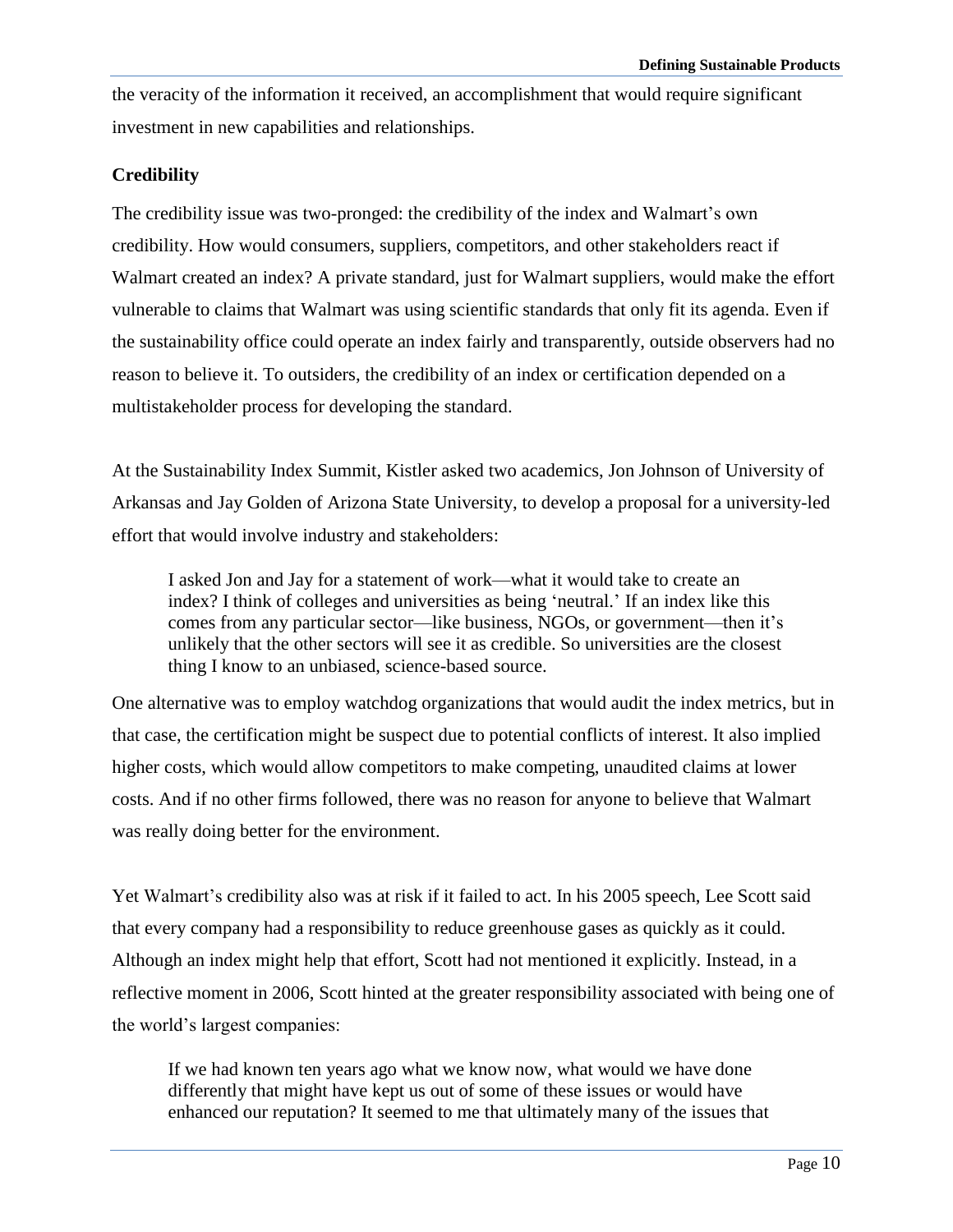had to do with the environment were going to wind up with people feeling like we had a greater responsibility than we were, at the time, accepting.<sup>ix</sup>

### **Competitiveness**

Walmart had already learned that collaborating with competitors and suppliers was an excellent way to bring innovations to scale faster by lowering costs common throughout the industry, such as energy. It was not competing on electricity costs, so if common solutions could be found that lowered everyone's cost, then everyone gained. As Kistler described it, "Sustainability is something that Walmart has always shared. We share scorecards, we share information, we invite everybody to participate, we work with the other retailers—it's always been a very collaborative approach."

But was collaborating on product standards different? The company did compete on product characteristics. Ultimately, the creation of a sustainability index was a public good that would benefit many firms, as well as the environment. If established collectively and openly, no single organization would enjoy an initial competitive advantage, which made this scenario a "precompetitive" space. That is, no one could compete on environmental standards before the competitive criteria were defined. Waddoups summarized the collaborative advantages and tensions of developing a collective index: "How could we create an open environment where we can make world a better place, but through collaboration also create the incentive structures to drive the right behavior?"

A key challenge revolved around information disclosure. Some firms were concerned about possible negative outcomes if they participated in a collective effort to build and maintain a meaningful index. Waddoups paraphrased Walmart suppliers' concerns: "I'm not giving Walmart any product information. Why would I give Walmart more information than absolutely necessary if they are just going to use it against me?" Kistler believed though that suppliers could supply the necessary the data without revealing proprietary information, even if creating the incentives for firms to participate would require developing collective rules and trust over time.

A second set of issues pertained to who would develop and run the index. Kistler worried that the introduction of many players into a collaborative effort to build the index might slow down any efforts to introduce collective standards. For example, multiple actors with diverse interests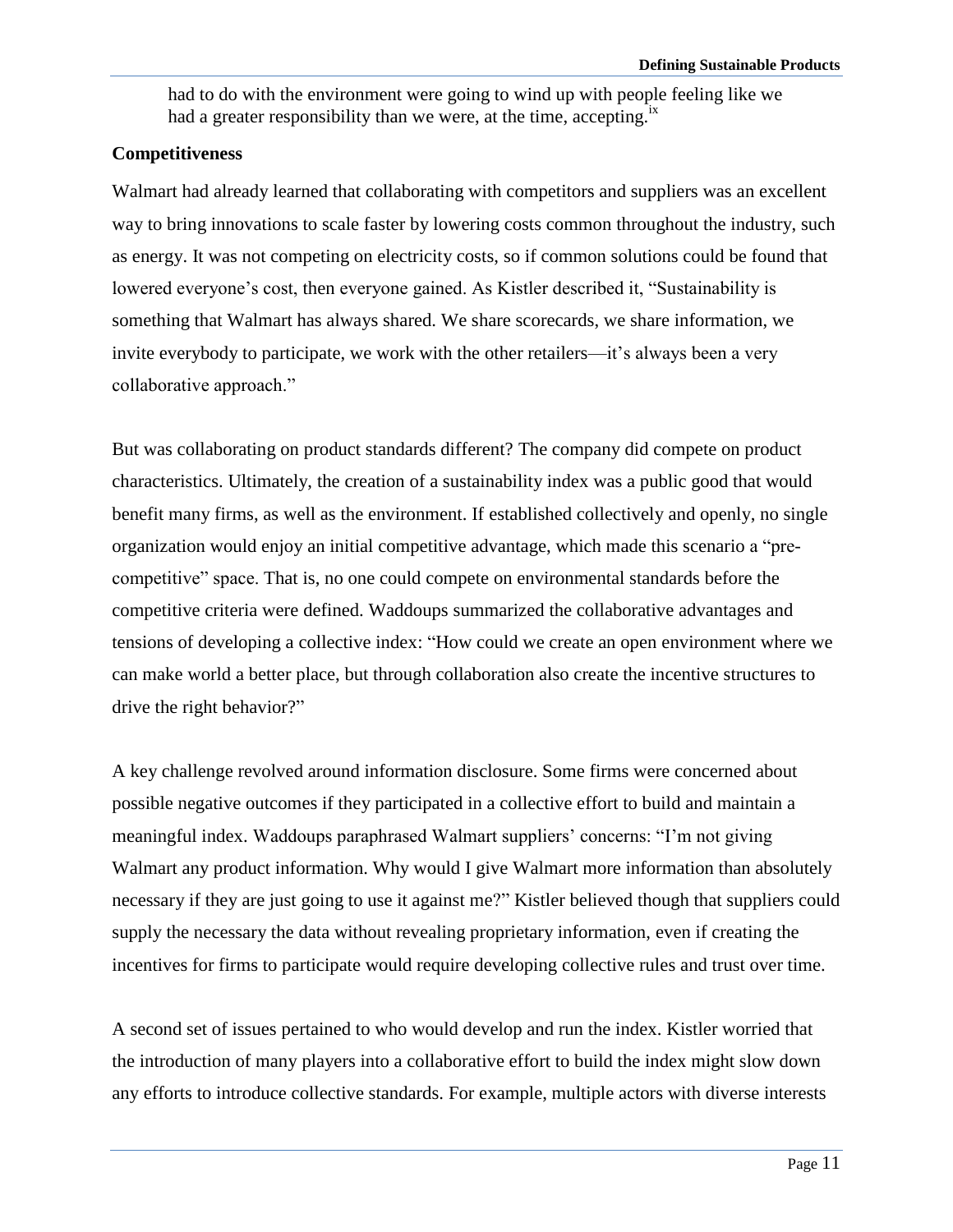and perspectives engaged in a complex decision-making process might lead to stalemates rather than innovation. Even if excellent incentive structures and decision-making processes could be developed, someone would still have to pay to build and maintain the index. It was difficult to estimate the total cost, but even conservative estimates suggested tens of millions of dollars.

With regard to funding scenarios, "ultimately, for big companies, we all need the same thing so why don't we work together?" Kistler thus suggested that there should be an "opt-in" system led by Walmart, such that "others could use it if they wanted to, but you would benefit because you would be in the driver's seat and you would have it first." The "early adopters would win because they would be able to use the information." But he also noted the tension between who pays and who benefits:

First of all, funding the index was inconsistent with the principles of sustainability of Walmart. We couldn't invest unless it paid back to the business. And I couldn't justify tens, twenties, or thirties of millions of dollars to do this work because the payoff, quite frankly, would not be there for us, ever, in most of the areas. In some areas it might because of efficiency, but not most of it. The people who stood to gain most were the manufacturers—it wasn't the retailers. If they can make the products more efficiently, they can save money. And so why we would not want them to invest in tools to help them do that? Ultimately though, the consumer wins because we were the catalyst.

Kistler believed there were both moral and practical issues to consider when it came to the question of whether the company had a responsibility to make the index public:

Consumers are increasingly requiring that companies be responsible for the products that they make and sell. Companies need to do the right thing, and we would rather be the company to drive the change for good than one that rode in the backseat. It's the better story to tell. And from a business standpoint, if you're driving the change, you're gaining efficiencies and reducing costs faster than others. At the same time, it is a collective good for the entire industry, similar to packaging changes. Packaging changes that a manufacturer makes for Walmart tend to ripple through the entire supply chain. We win, and our competitors win too. We know that by reducing packaging, by improving energy efficiency, our competitors gain the same advantages. But ultimately, its consumers we really care about, and the consumer wins regardless.

### **Defining Sustainable Products**

Kistler reflected back over the past ten months and what he and his team had learned. He and Waddoups agreed that the problem seemed pretty straightforward at first: "The ultimate question around products is: One: what is a more sustainable product? Two, how do you know if it is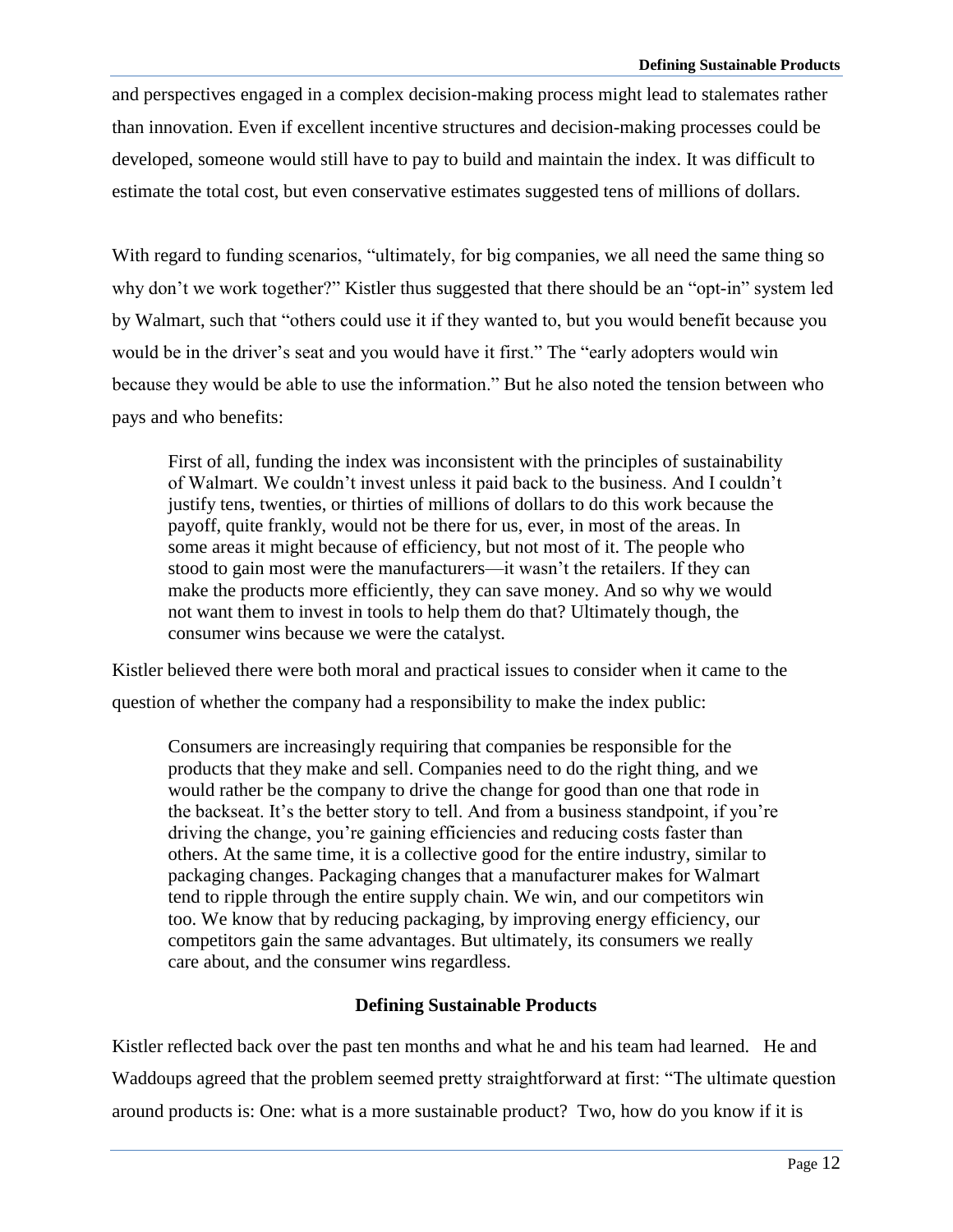that?" But the current environment for measuring product sustainability was fragmented. There were multiple ways to measure sustainability and none of them was comprehensive or spanned multiple dimensions and product categories. The development of corporate standards for product sustainability therefore represented a watershed in Walmart's efforts to sell sustainable products. Without credible and measurable standards, it would be difficult to evaluate progress toward this stated objective. Yet, if Walmart were to move alone in developing its own proprietary standards, others might doubt the veracity of its claims, even as Walmart was investing in developing capabilities that it did not currently possess.

If Walmart instead collaborated to develop a public standard, it would face a different set of risks and returns. In particular, a collaborative strategy raised challenging issues associated with the relationship between sustainability and firm-level competitiveness. The benefits of a public standard were likely to accrue across many firms and stakeholders, but many would look to Walmart to bear the costs and risks of leading such a collaborative effort. Any direction chosen would lead to difficulties. But Kistler also knew he and his team had to move quickly on their make, buy, or collaborate decision, otherwise they would need to scale up the product-level approach that had been successful so far if they wished to measure product sustainability across the full range of categories that Walmart sold. Either way, accelerating product sustainability at Walmart was a goal that could not wait.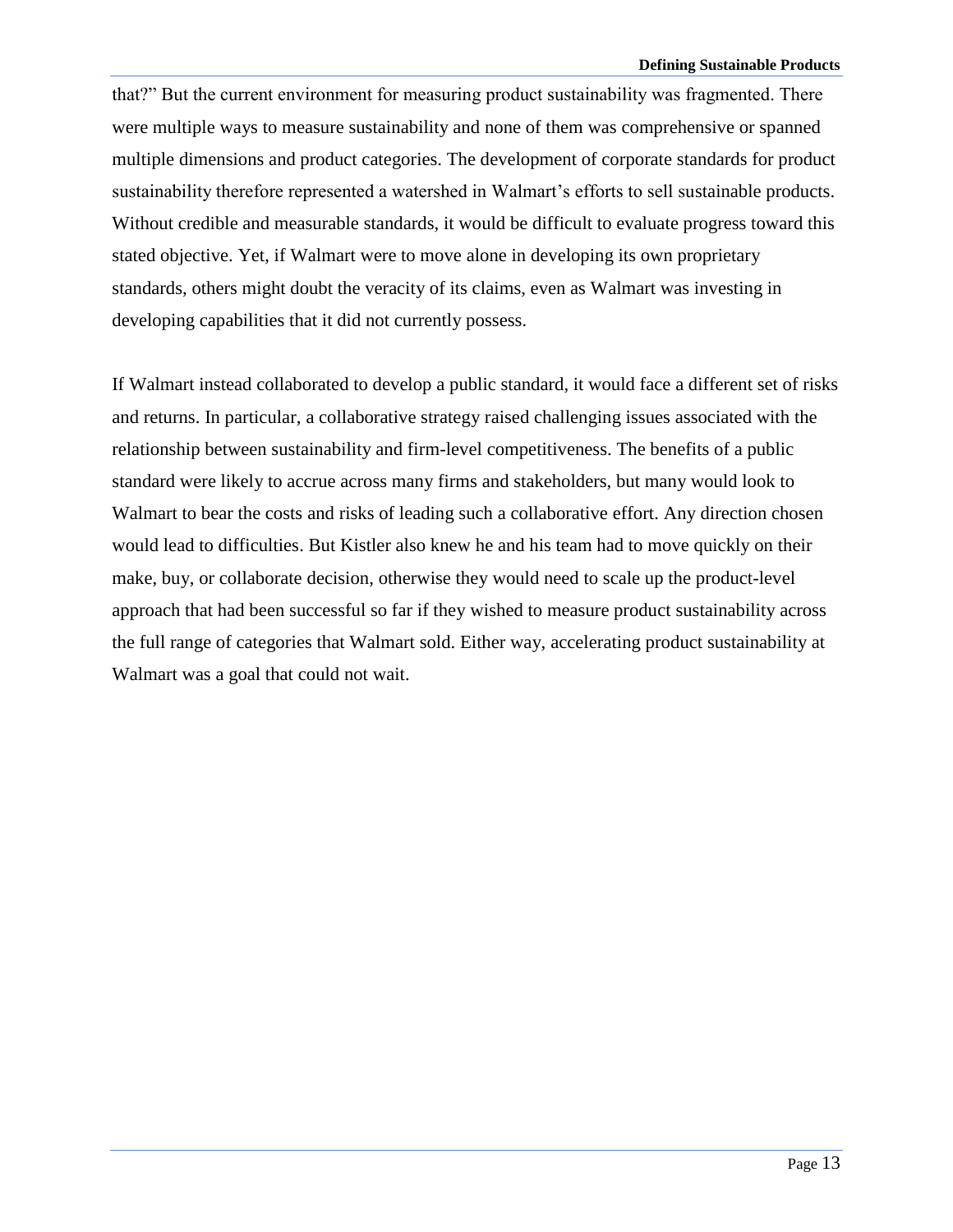

**Exhibit 1. Earth Day Promotion for Campbell's Condensed Soup**

**Exhibit 2. Sample Certifications**

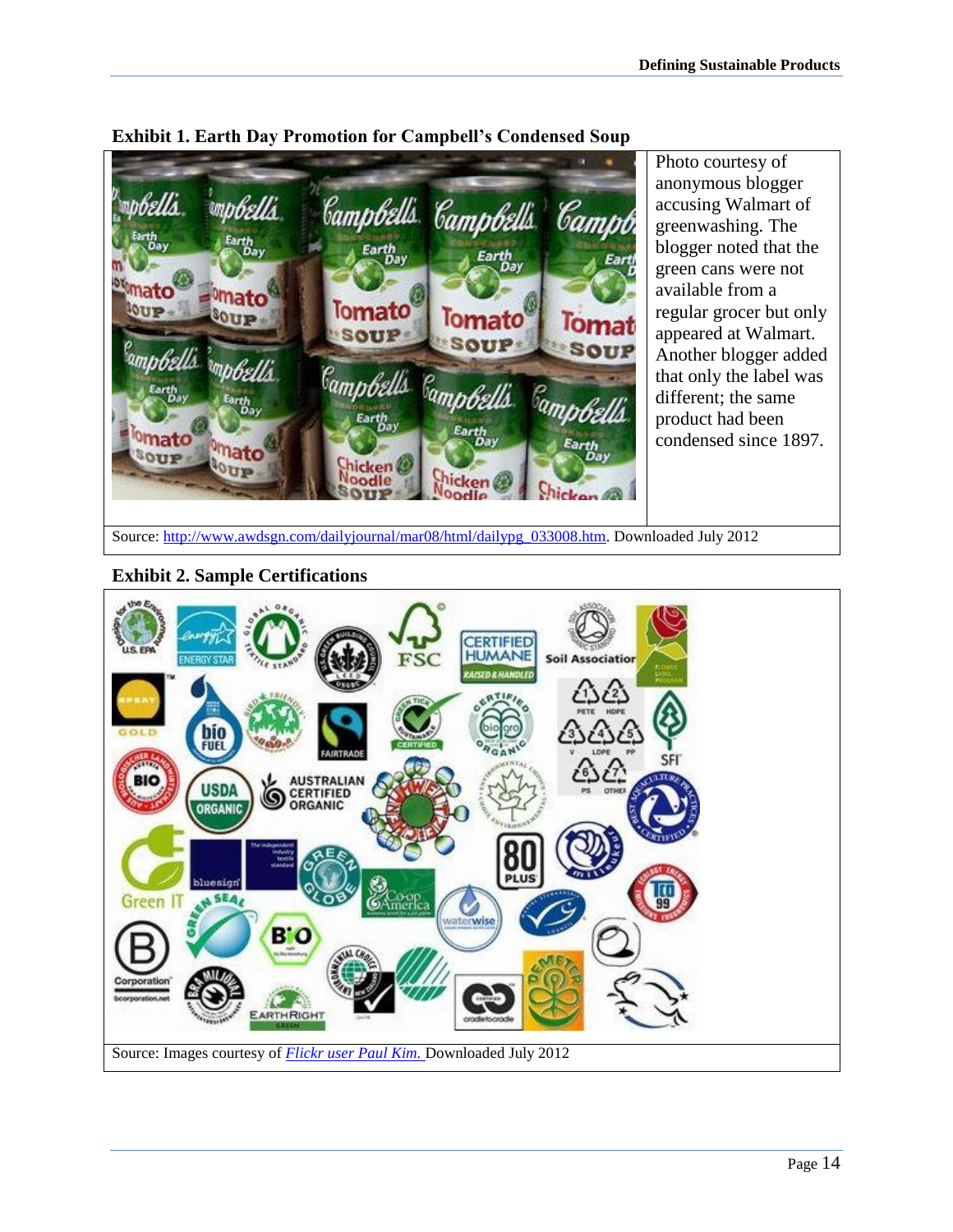## **Exhibit 3. Ecobabble**



### **Exhibit 4. Index Summit: Diverse Approaches**

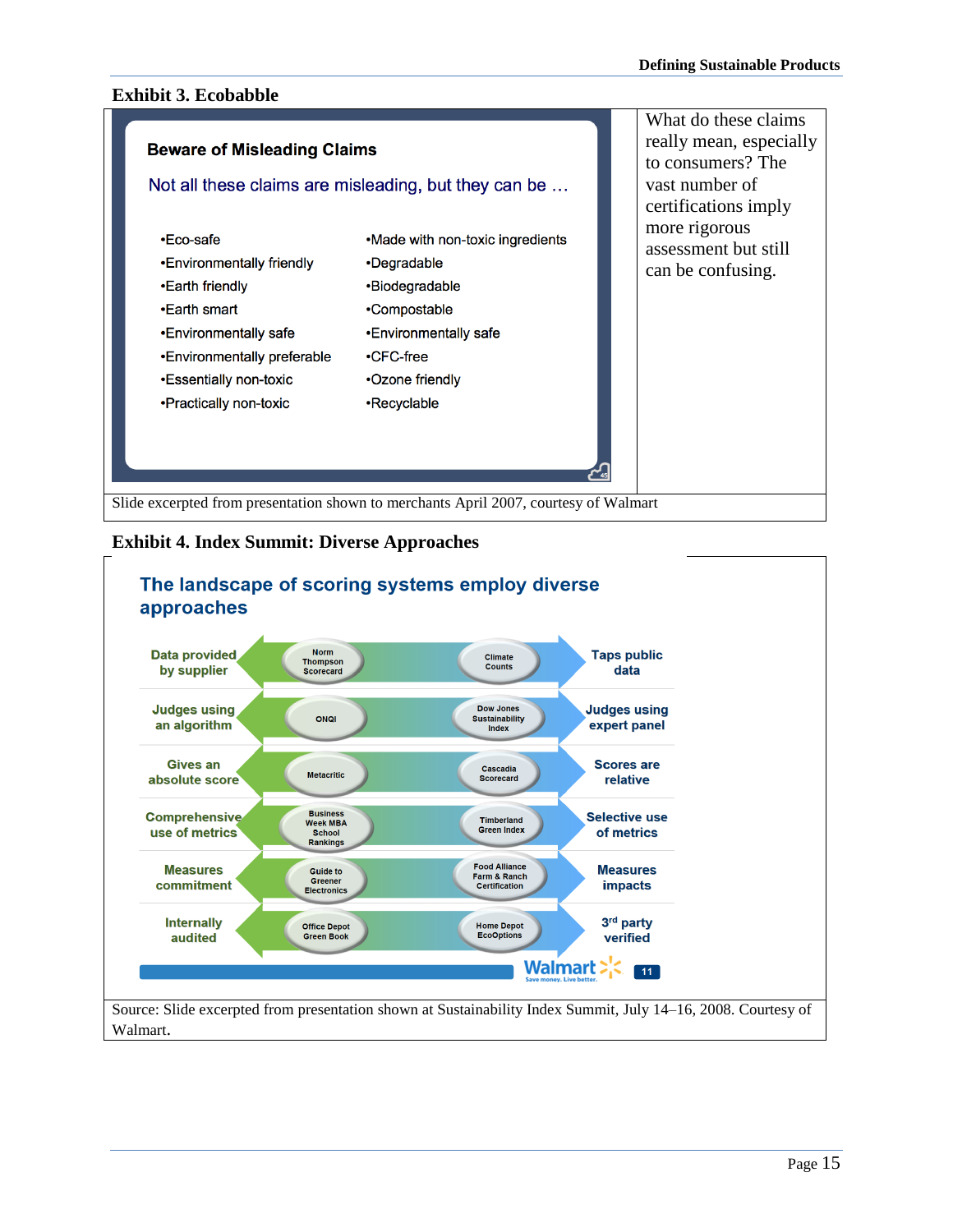